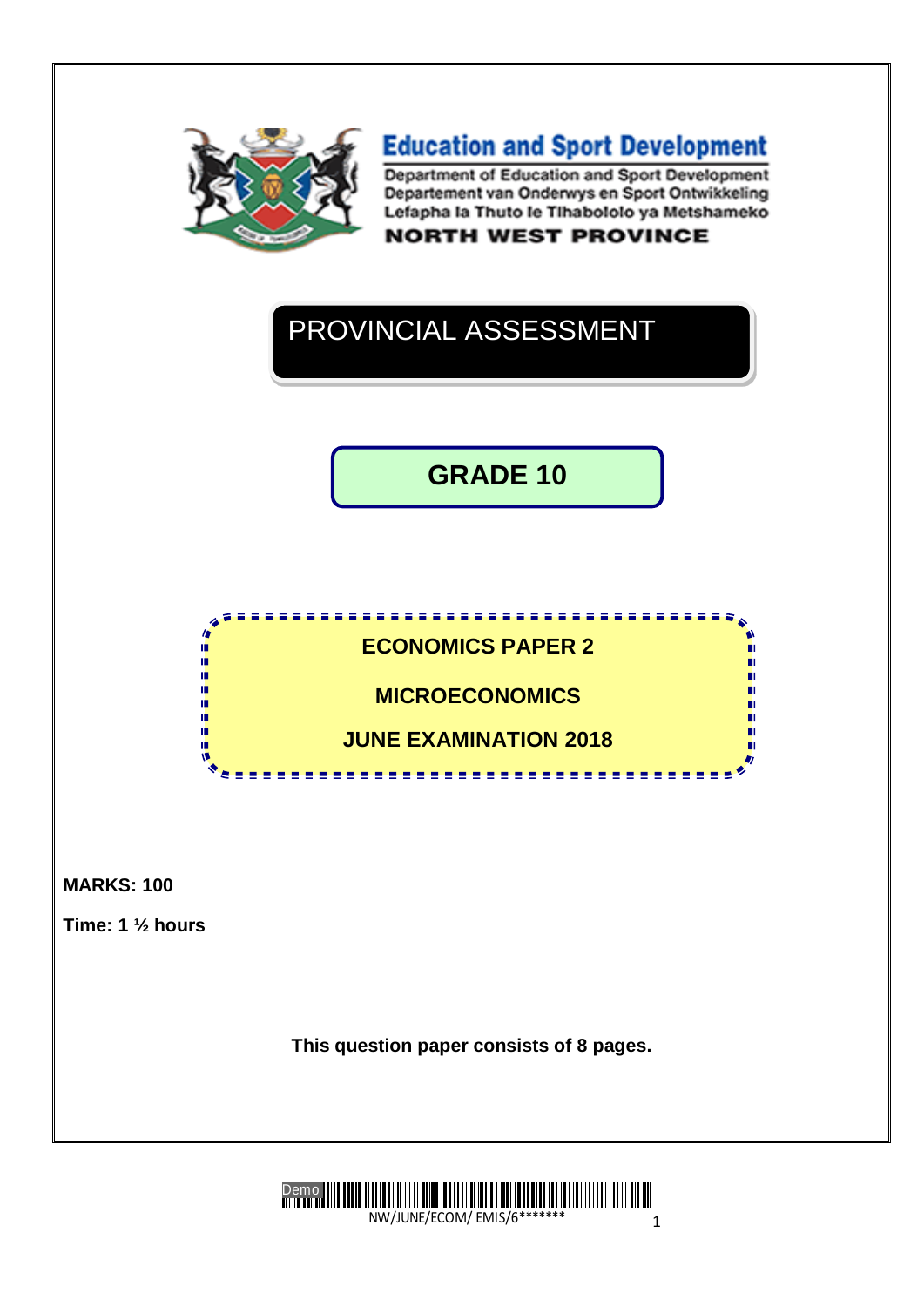## **INSTRUCTIONS AND INFORMATION:**

1. Answer THREE questions as follows:

SECTION A: COMPULSORY SECTION B: Answer any ONE of the TWO questions. SECTION C: Answer any ONE of the TWO questions.

- 2. Write the question number above each answer.
- 3. Number the answers correctly according to the numbering system used in this question paper.
- 4. Read the questions carefully.
- 5. Start each question on a NEW page.
- 6. Answer only the required number of questions. Additional answers will NOT be marked.
- 7. Answer questions in full sentences and ensure that the format, content and context of your responses comply with the cognitive requirements of the questions.
- 8. Use only black or blue ink.
- 9. Non-programmable pocket calculators may be used.
- 10.Write neatly and legibly.

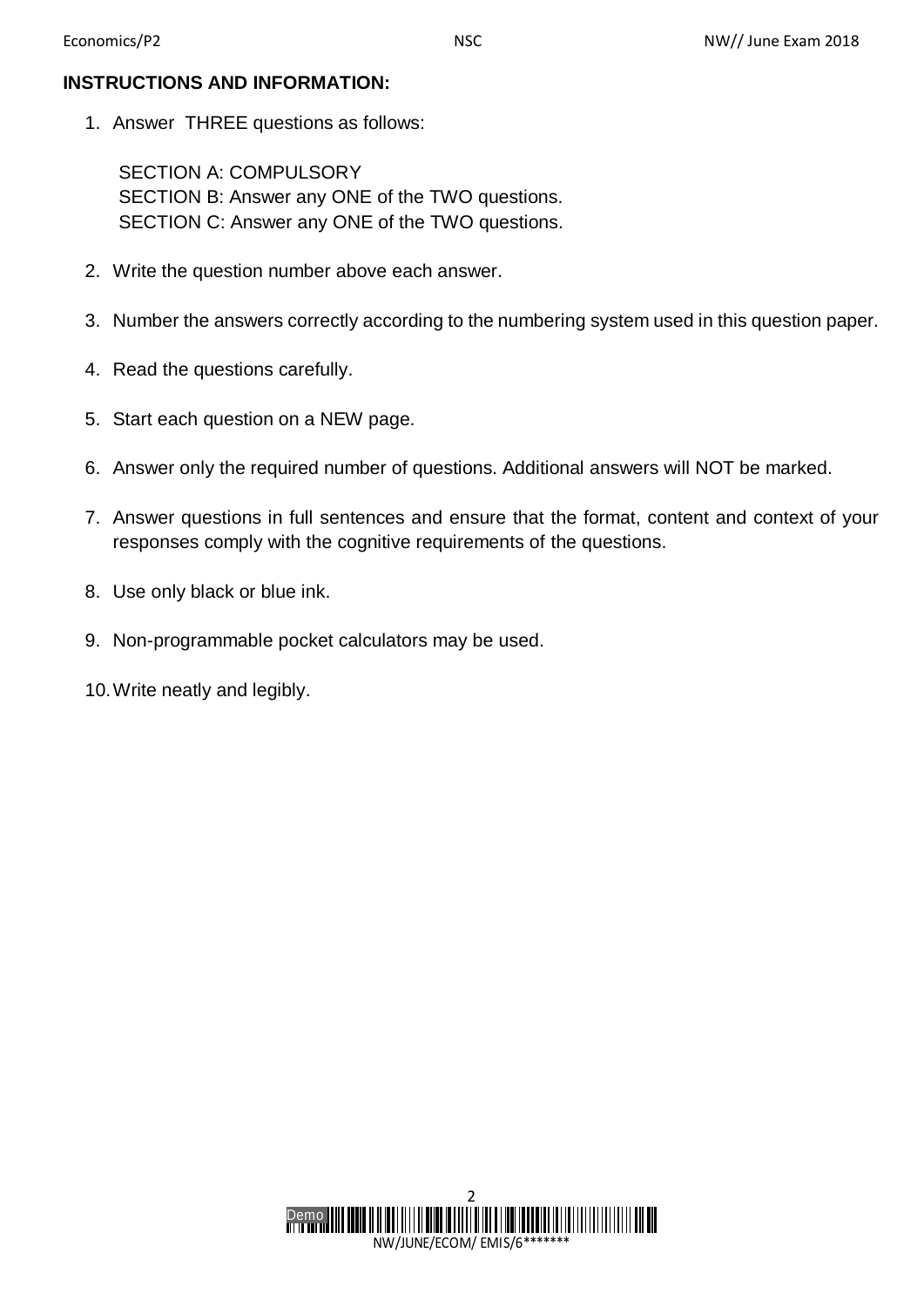## **SECTION A (COMPULSORY)**

## **QUESTION 1 20 MARKS**

- 1.1Various options are provided as possible answers to the following questions. Choose the correct answer and write only the letter (A-D) next to the question number  $(1.1.1 - 1.1.5)$  in the ANSWER BOOK, e.g. 1.1.1 A
	- 1.1.1 Any organisation that brings buyers and sellers together is called ...
		- A. quantity
		- B. volume
		- C. price
		- D. market
	- 1.1.2 The most extreme market structure of the imperfect market is …
		- A. monopoly
		- B. monopolistic competition
		- C. oligopoly
		- D. perfect competition
	- 1.1.3 The sacrifice made when one has to make a choice is called ...
		- A. production technique
		- B. utility
		- C. opportunity cost
		- D. marginal cost
	- 1.1.4 Public sector is divided into how many level/s?
		- A. one
		- B. two
		- C. three
		- D. four
	- 1.1.5 Old-age, disability, foster-care and child support grants are classified as ...
		- A. welfare payments
		- B. minimum wages
		- C. price floors
		- D. price ceilings

(5 x 2) (10)

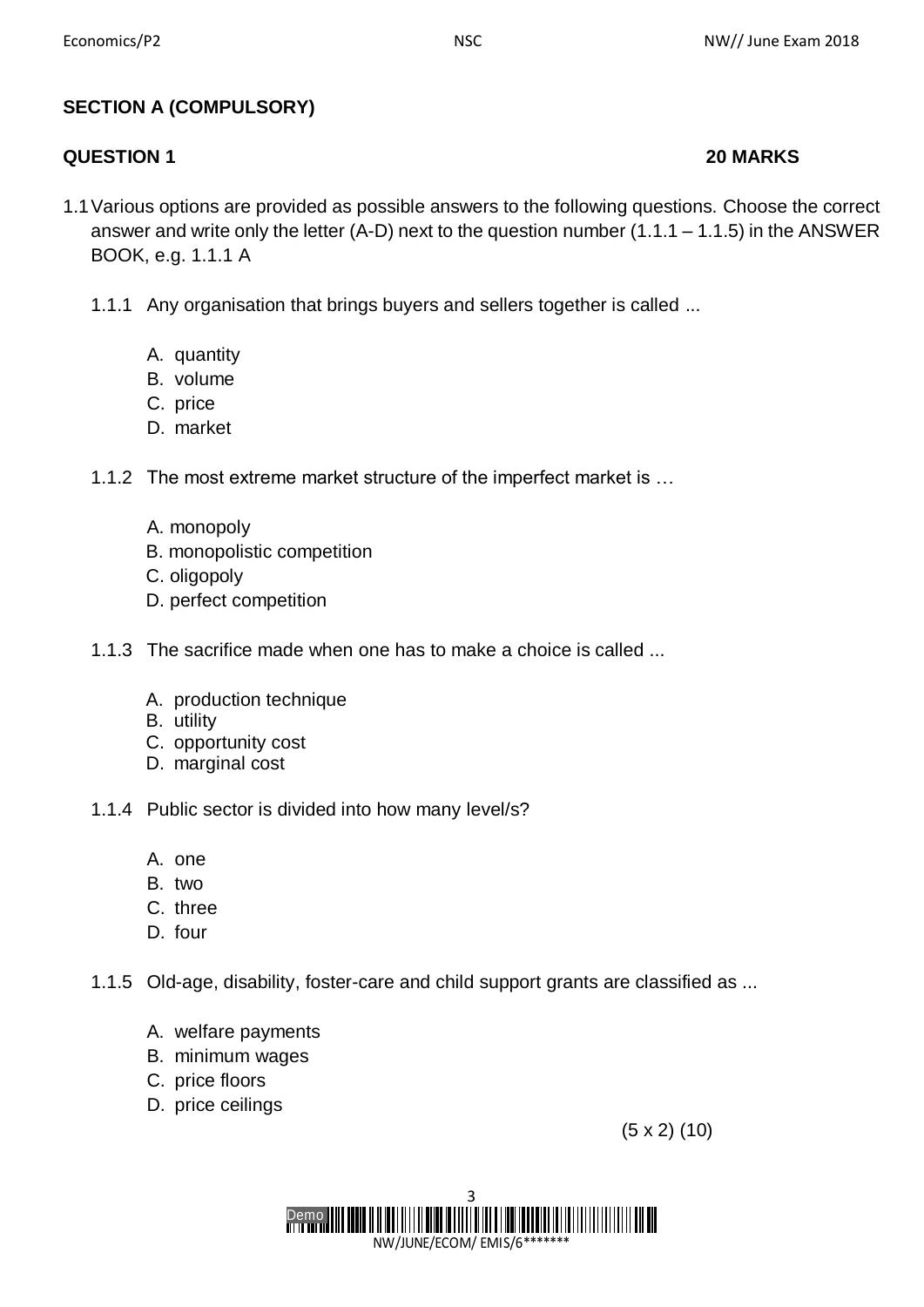1.2 Choose a description from COLUMN B that matches a concept or term in COLUMN A.

Write only the letter  $(A - F)$  next to the question number  $(1.3.1 - 1.3.5)$  in the ANSWER BOOK, e.g. 1.1.5 G

| <b>COLUMN A</b>        | <b>COLUMN B</b>                                                               |  |
|------------------------|-------------------------------------------------------------------------------|--|
| 1.2.1 Purchasing power | A. Is responsible for collecting all the different taxes.                     |  |
| 1.2.2 Choice           | B. The state sets the level of rents in certain properties                    |  |
|                        | C. Is the ability to buy goods and services, generally<br>measured by income. |  |
| 1.2.3 Efficiency       |                                                                               |  |
| 1.2.4 SARS             | D. Means producing without wasting resources.                                 |  |
| 1.2.5 Rent control     | E. Shows the different combinations along the curve.                          |  |
|                        | F. Takes place few sellers control the market.                                |  |
|                        | 5 x<br>5                                                                      |  |

1.3 Give one term for each of the following descriptions. Write only the term next to the question numbers  $(1.3.1 - 1.3.5)$  in the ANSWER BOOK. **No abbreviations and acronyms will be accepted.**

- 1.3.1 States that as the price increases the quantity demanded decrease.
- 1.3.2 Involve the illegal selling of goods.
- 1.3.3 When satisfaction gained drops as the number of units possessed increases.
- 1.3.4 Graphical representation of all the bundles of two commodities that gives the individual consumer the same total utility.
- 1.3.5 When the states sets the lowest level of wages. (5 x 1) (5)

## **TOTAL SECTION A: 20**

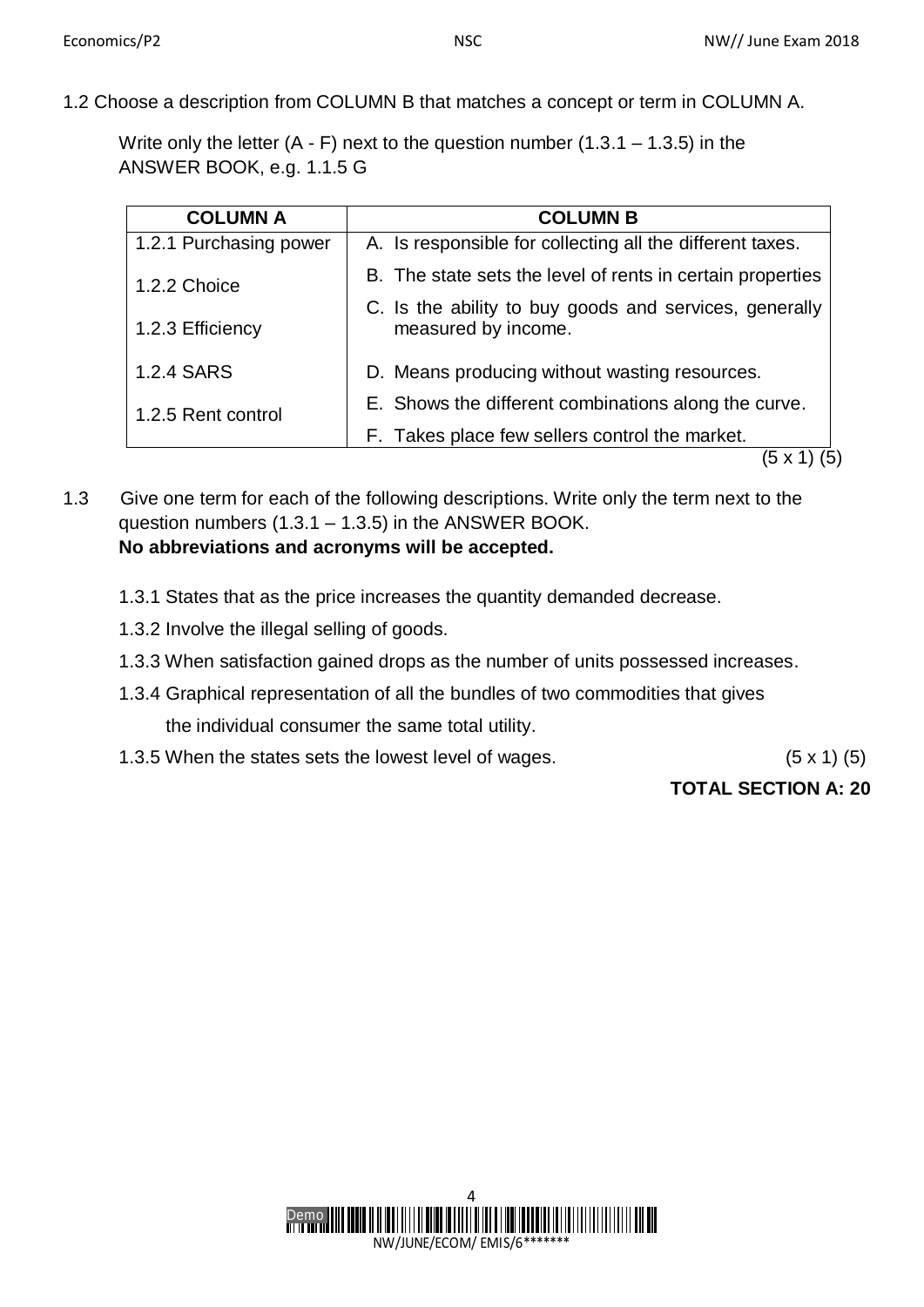## **SECTION B**

## **Answer only ONE of the two questions from this section and write in the ANSWER BOOK. QUESTION 2 40 MARKS**

- 2.1. Answer the following questions:
	- 2. 1.1 List any TWO functions of markets. (2 x 1) (2)
	- 2.1.2 Why perfect market suppliers do not brand or advertise their products? (1 x 2) (2)
- 2.2. Study the picture below and answer question that follows:



2.3 Read the extract below and answer the questions that follow:

## **Addressing revenue shortfall**

The Minister of Finance on his budget speech has seen him make a "difficult decision" to address a revenue shortfall and to fund fee free education.

- The main tax proposal for the 2018 budget is: An increase in Value Added Tax (VAT) from 14 % to 15 %
- An increase in Ad-valorem excise duty rate on luxury goods from 7 to 9 %
- A higher estate duty tax rate of 25 % for estate greater than R30 Million in value
- A 52 cents per litre increase in the levies of fuel made up of a 22 cents per litre for the general fuel levy and 30 cents per litre increase in the Road Accident Fund and increases in the alcohol and tobacco excise duties of between 6 and 10%

We have also made strides in improving access to education over the past five years. The national school nutrition programme now feeds 8.7 million children. The Funza Lushaka bursary scheme supported 3 950 graduates qualifying for placement as teachers in 2013. {*Adapted from Budget Speech 2018/2019}*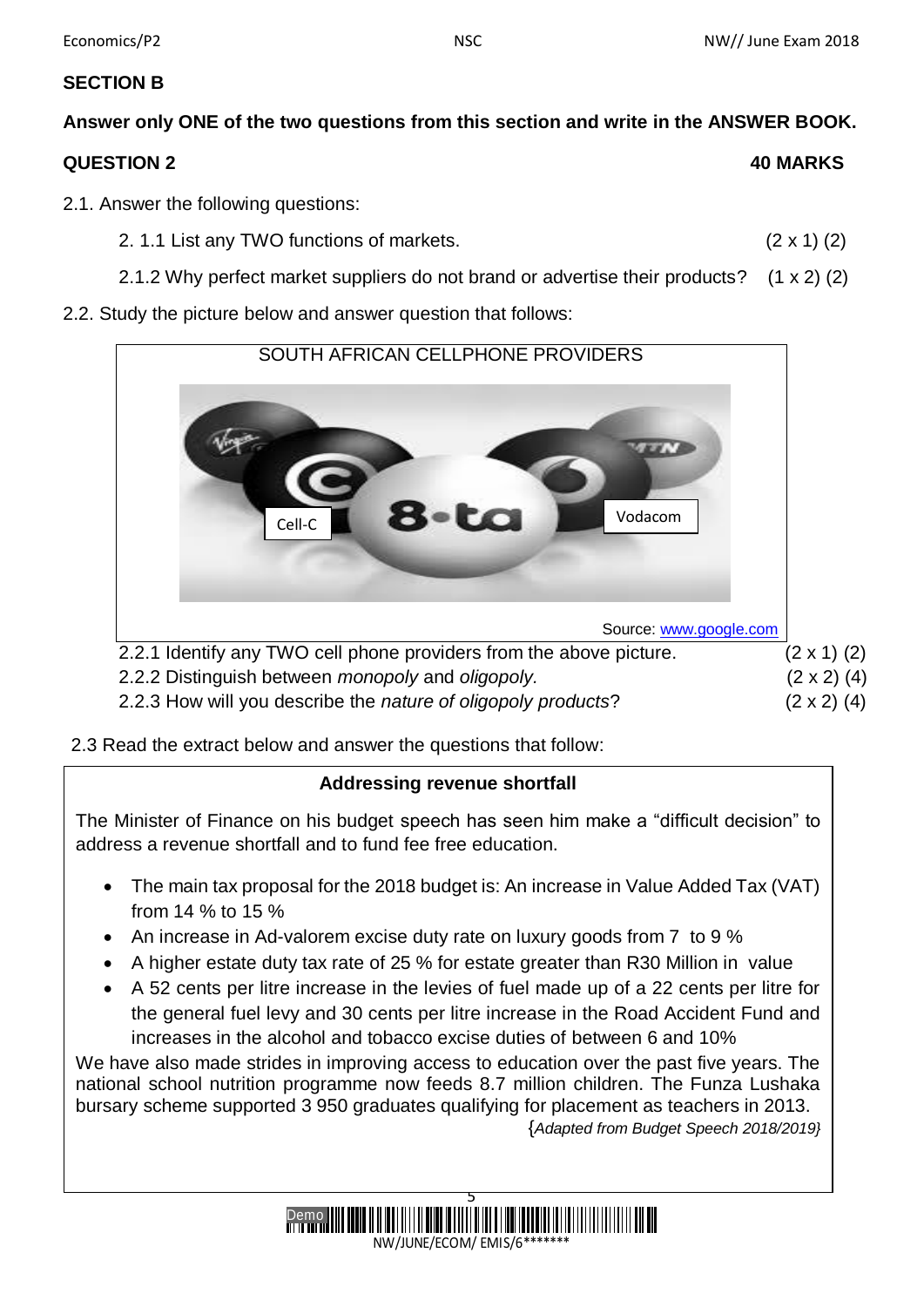| Economics/P2                                            | <b>NSC</b>                                                                               | NW// June Exam 2018 |
|---------------------------------------------------------|------------------------------------------------------------------------------------------|---------------------|
| 2.3.1 Identify any TWO indirect taxes from the extract. |                                                                                          | $(2 \times 1)$ (2)  |
|                                                         | 2.3.2 What were the reasons for the Minister to make a harsh decision?                   | $(2 \times 2)$ (4)  |
|                                                         | 2.3.3 How will the Funza Lushaka graduates improve state revenue?                        | $(2 \times 2)(4)$   |
|                                                         | 2.4 Differentiate between <i>complementary</i> goods and <i>substitute goods</i> .       | $(2 \times 4)$ (8)  |
| (outward).                                              | 2.5 Discuss any internal reasons that can move Production Possibility curve to the right | (8)                 |

**QUESTION 3 40 MARKS**

**[40]**

- 3.1 Answer the following questions:
	- 3.1.1 Name any TWO types of utility.  $(2 \times 1)$  (2)
	- 3.1.2 Why the supply curve has a direct relationship? (2)
- 3.2 Study the graph below and answer the questions that follow:



- 3.2.3 Explain the economic concept represented by the letter A. (2)
- 3.2.4 Is it possible to achieve the production indicated by letter X? Motivate your answer.  $(2 \times 2)$  (4)

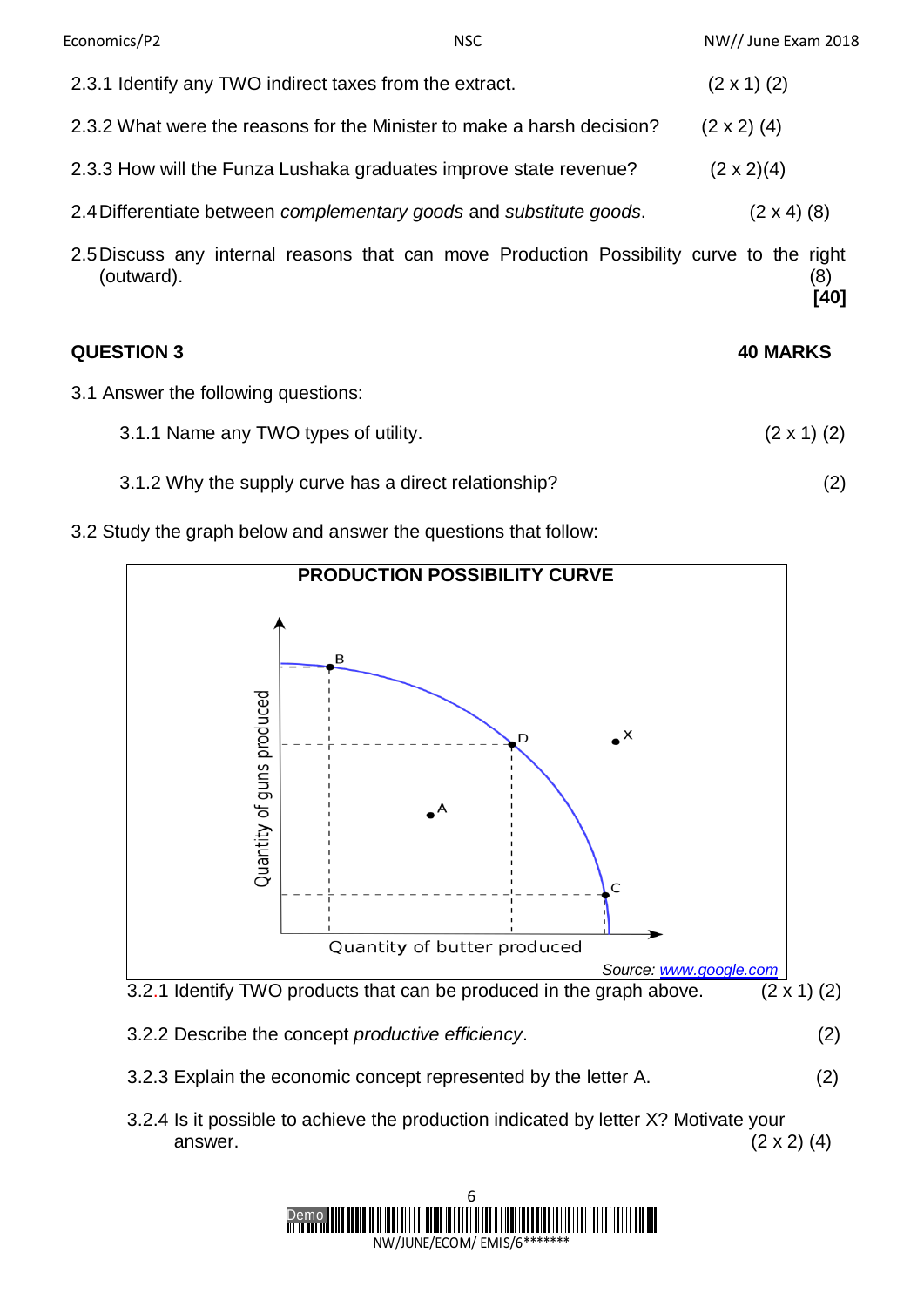3.3 Study the table below and answer the questions that follow:

| Market supply schedule (Quantity of tacos per week) |                                   |                                       |               |  |  |  |
|-----------------------------------------------------|-----------------------------------|---------------------------------------|---------------|--|--|--|
| Price (per taco<br>in $R$ )                         | <b>Decreased</b><br>market supply | Original market   Increased<br>supply | market supply |  |  |  |
| 0.50                                                | 150                               | 350                                   | 550           |  |  |  |
| 1.00                                                | 300                               | 500                                   | 700           |  |  |  |
| 1.50                                                | 550                               | 750                                   | 950           |  |  |  |
| 2.00                                                | 750                               | 950                                   | 1 150         |  |  |  |
| 2.50                                                | 1 000                             | 1 200                                 | 1 400         |  |  |  |
| 3.00                                                | 1300                              | 1500                                  | 1700          |  |  |  |
| Source: www.google.com                              |                                   |                                       |               |  |  |  |

3.3.1 What was the initial quantity supplied of tacos at R1.50 and R3.00? (2)

- 3.3.2 What does the law of supply state? (2)
- . 3.3.3 How would you illustrate the increased market supply graphically? (2)
	- 3.3.4 Comment about the effects of change in quantity supplied.  $(2 \times 2)$  (4)
- 3.4 Differentiate between *indifference curve* and *Production Possibility curve* (2 x 4) (8)
- 3.5 Discuss any TWO conditions for a good or service to access the world market (8)

 **[40]**

**TOTAL SECTION B: 40**